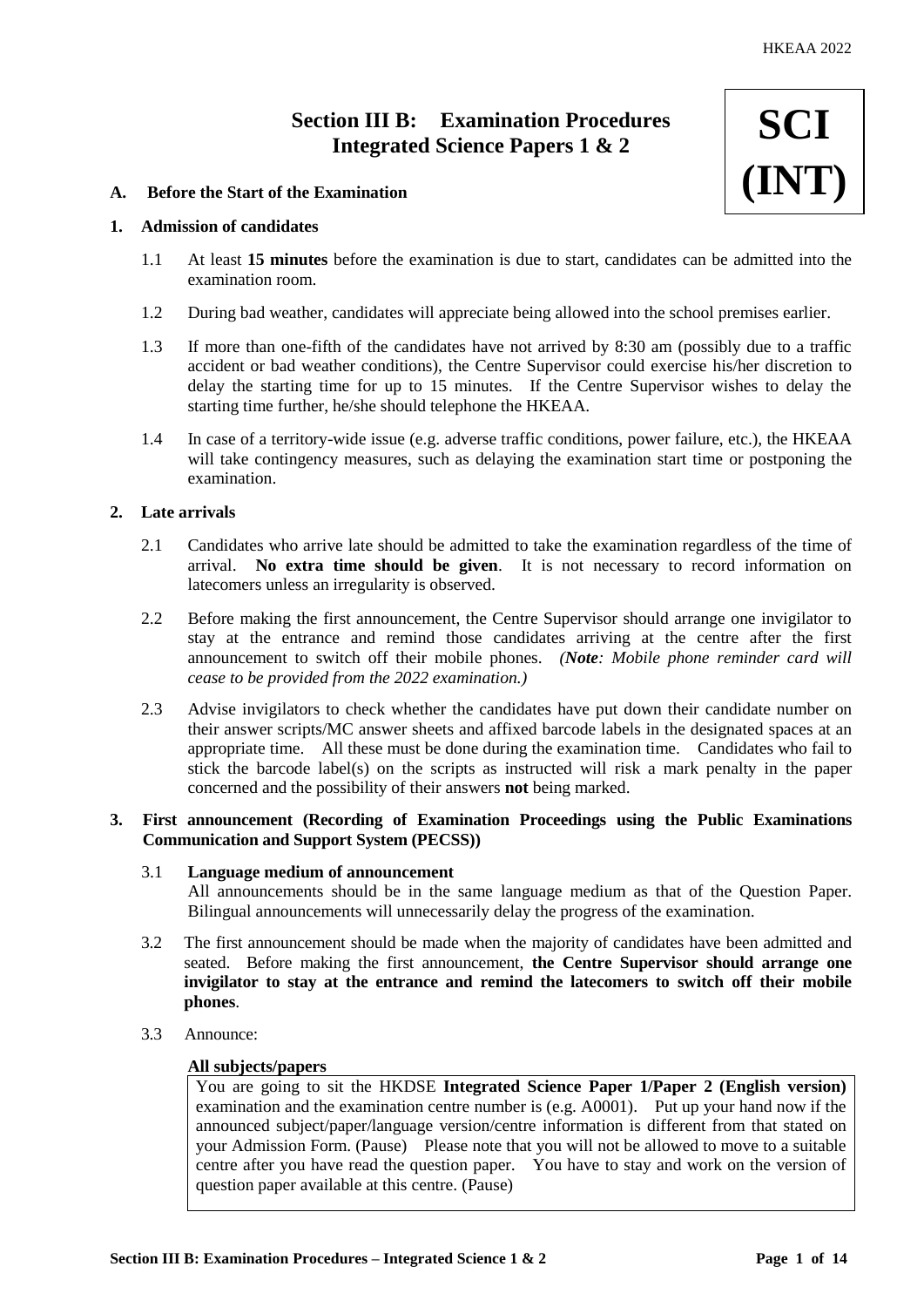The 'Public Examinations Communication  $\&$  Support System' has been installed at this examination centre. The centre conditions and examination proceedings will be recorded. Only authorised persons of the HKEAA can view, store or handle the recordings. The recordings will be destroyed upon closing of the examination year.

3.4 In case a candidate claims that the subject/paper/language version/centre information announced by the Centre Supervisor is different from that stated on his/her Admission Form, the **Centre Supervisor should arrange an invigilator to distribute the 'Notes for Wrong Centre or Wrong Version Candidates'** (**SR3(Notes) -** see *Specimen 40*) to the candidate concerned and let him/her decide whether or not to remain sitting the examination in this centre. For handling cases of wrong centre/wrong version candidates, please refer to *Section IV paragraphs 15 and 16*.

# **4. Second announcement (Checking of personal belongings)**

Announce:

# **(All subjects/papers)**

Check that you have taken the correct seat according to the seat number as stated on your Admission Form. Place your Admission Form and Identity Card or identification document on the top right-hand corner of your desk and not inside any folder. If you bring a folder, you must put it under your chair. Put up your hand if you have any questions. (Pause)

Put all the stationery you need to use on your desk. If you have brought a pencil case, put it in your bag or under your chair. (Pause)

If you intend to use a calculator during the examination, put the calculator on your desk. Remove the calculator cover/jacket and place it inside your bag or under the chair. Check your calculator now to make sure that no writings or markings have been made on the calculator. (Pause)

If you have brought a mobile phone, take out the phone now. Check to see if it has been switched off. (Pause) If not, switch it off now. You should also ensure that the alarm function of the phone has also been turned off and no sound will be emitted. (Pause for 15 seconds to ensure that candidates are complying with the instructions)

Now place the phone under your chair in a position clearly visible to the invigilators. (Pause)

If you have question paper(s) from previous examination session(s), notes, pieces of paper, books and dictionaries etc., put them in your bag. If you have brought any electronic devices (such as tablet, multimedia player, electronic dictionary, databank watch, smart watch, wireless earphones or other wearable technologies with communication or data storage functions, etc.), or articles that can emit sound, switch them off now (if possible) and put them in your bag or under your chair. (Pause)

Zip up your bag and put it under your chair. Do not leave your bag in the aisle. If you do not have a bag, put your purse and your mobile phone under your chair but bring all your other belongings to the front of the hall and put them … (Please clearly tell the candidates the location which you assign and ask an invigilator to assist).

Please note that if you are found to have any unauthorised materials on your desk or in the drawer of your desk, on your body or in your clothing after the Question Papers have been distributed, or any electronic devices (including mobile phone) switched on during the examination, you will receive a mark penalty, subject downgrading or even be disqualified from the whole examination.

Put up your hand if you have any questions. (Pause)

#### **Note:**

Repeat this announcement nearer the start of the examination if there are a lot of latecomers.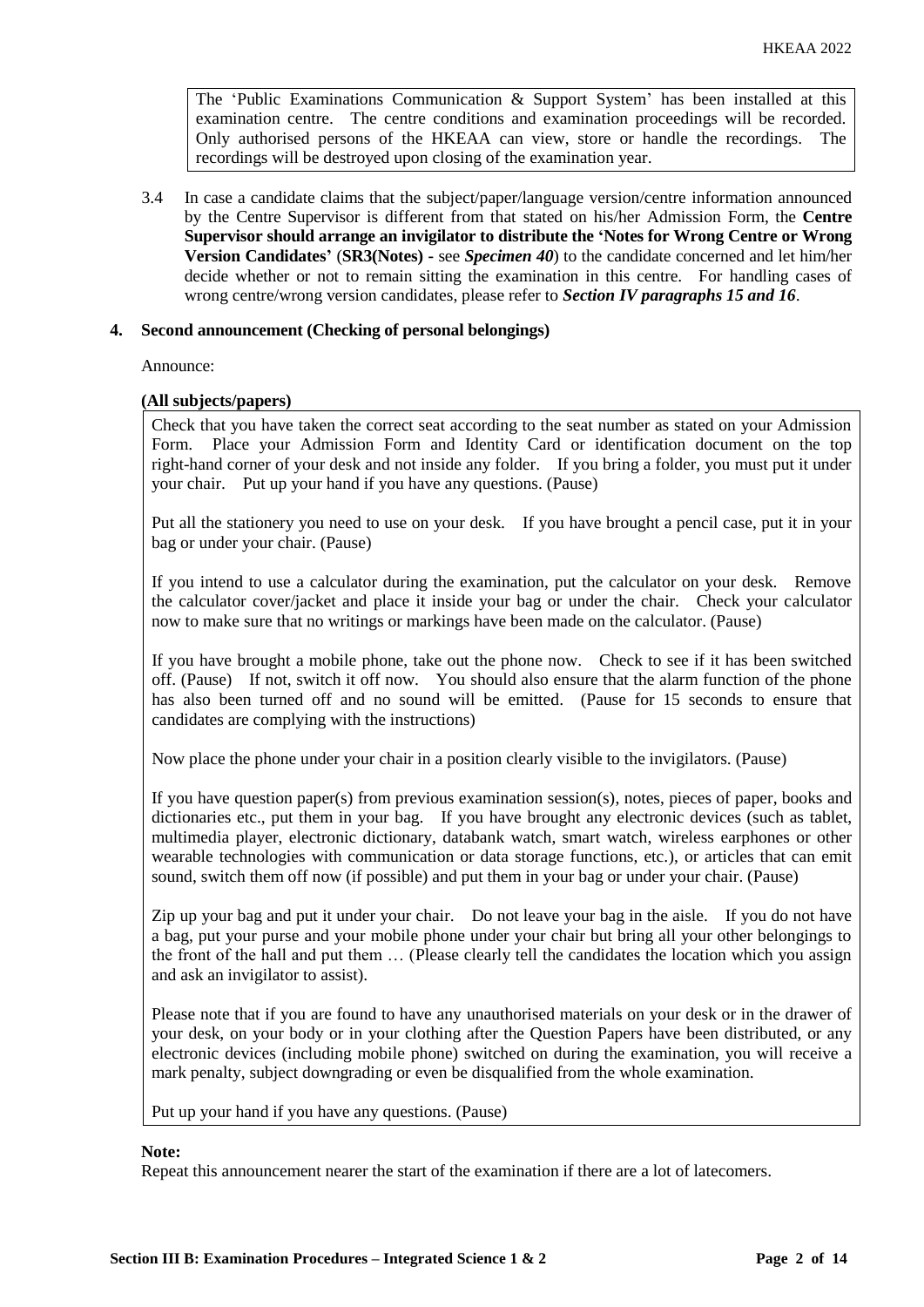The Centre Supervisor should ask the invigilators to check that the candidates follow these instructions. **Before the examination begins, should no mobile phone be found under a candidate's chair, invigilators may ask the candidate concerned if he/she has brought a mobile phone.**

# **5. Third announcement (Checking of barcode labels)**

## **Integrated Science 1**

You should have on your desk a barcode sheet. Put up your hand if you do not. (Pause)

Your English name has been printed on the top of the barcode sheet. Each barcode label on the sheet has been printed with your candidate number, centre number, seat number and the subject/paper name. Please check to make sure that you have been given the correct barcode sheet. Put up your hand if you have any questions. (Pause)

After the start of the examination, you should first write your Candidate Number in the boxes provided on the front cover of the Question-Answer Book. You should copy your Candidate Number from your Admission Form. Moreover, you should stick barcode labels in the designated spaces on the cover and the inner pages of your Question-Answer Book.

If you use a supplementary answer sheet or graph paper, you should also write your Candidate Number and affix a barcode label in the designated space. Do not fold, scratch or stain the barcode labels.

No extra time will be given to candidates for sticking the barcode labels on after the 'Stop working' announcement.

Each page of the Question-Answer Book, supplementary answer sheet and graph paper has been printed with a page number. Do not change any of the page numbers or write your answers near them as this might affect the scanning of your script. It should also be noted that answers written in the margins will not be marked.

# **Integrated Science 2**

You should have on your desk a barcode sheet. Put up your hand if you do not. (Pause)

Your English name has been printed on the top of the barcode sheet. Each barcode label on the sheet has been printed with your candidate number, centre number, seat number and the subject/paper name. Please check to make sure that you have been given the correct barcode sheet. Put up your hand if you have any questions. (Pause)

After the start of the examination, you should first write your Candidate Number in the boxes provided on the front cover of the Answer Book. You should copy your Candidate Number from your Admission Form. Moreover, you should stick barcode labels in the designated spaces on the cover and the inner pages of your Answer Book. You should also stick a barcode label, write your Candidate Number and name and sign on the MC answer sheet.

If you use a supplementary answer sheet, you should also write your Candidate Number and affix a barcode label in the designated space. Do not fold, scratch or stain the barcode labels.

No extra time will be given to candidates for sticking the barcode labels on after the 'Stop working' announcement.

Each page of the Answer Book and supplementary answer sheet has been printed with a page number. Do not change any of the page numbers or write your answers near them as this might affect the scanning of your script. It should also be noted that answers written in the margins will not be marked.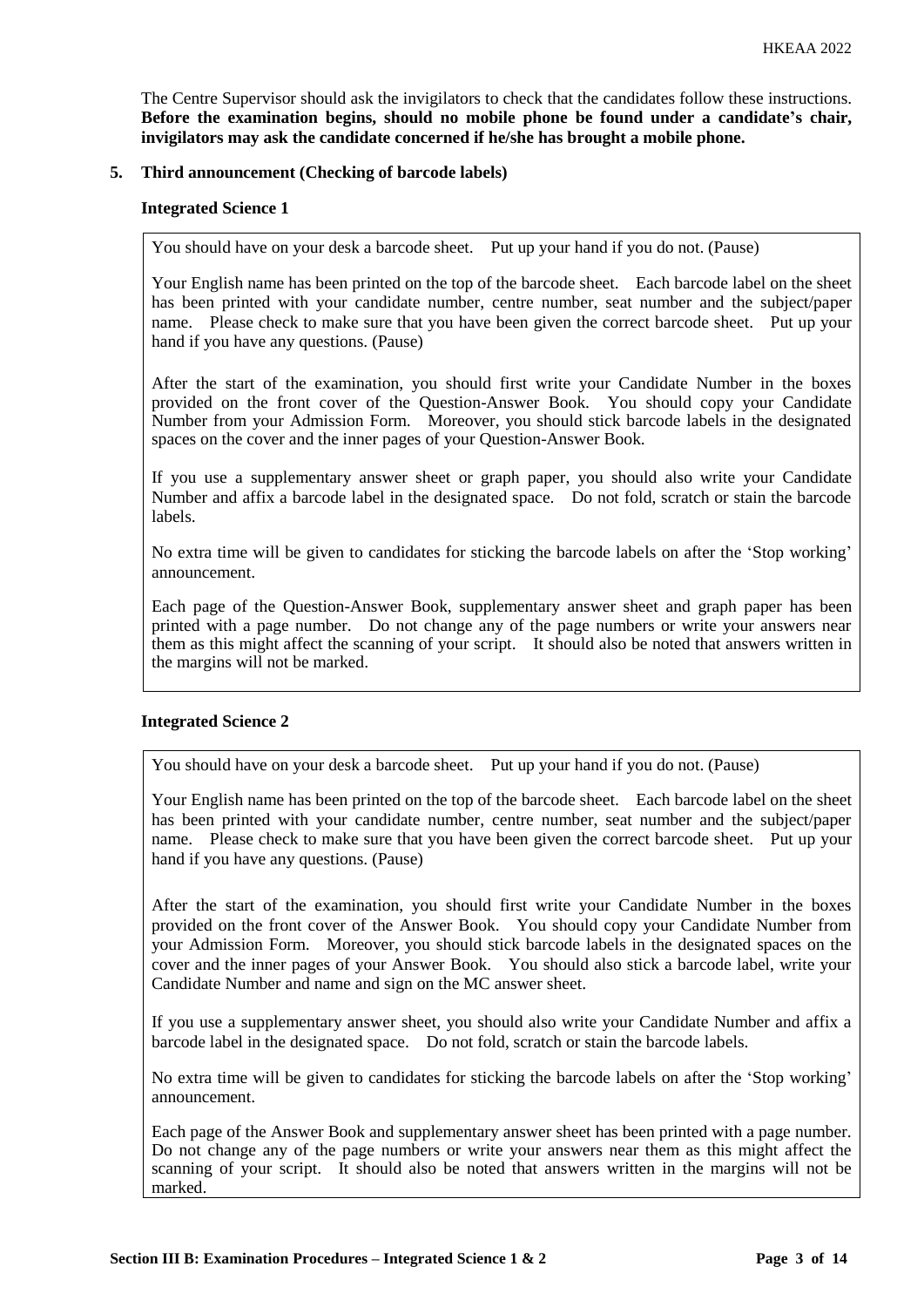# **6. Fourth announcement (Checking of MC answer sheets / Answer Books / Rough-work sheets)**

# **Integrated Science 1**

You should have on your desk one rough-work sheet. Put up your hand if you do not. (Pause)

## **Integrated Science 2**

You should have on your desk an MC answer sheet, an Answer Book and one rough-work sheet. Put up your hand if you do not. (Pause)

You should enter the question number on the front cover of the Answer Book and mark the corresponding question number box on each page of the Answer Book and supplementary answer sheets on which you have written any answers. Start each question on a new page.

No extra time will be given to candidates for filling in the question number boxes after the 'Stop working' announcement.

Now, read the Instructions on the MC answer sheet and Answer Book. (Pause)

# **7. Fifth announcement (Distribution of Question Papers / Question-Answer Books)**

The Centre Supervisor should check carefully whether the Question Papers/Question-Answer Books are **for the correct session**. The Centre Supervisor should then unseal and **open the packets of Question Papers/Question-Answer Books in front of the invigilators and candidates**. After ensuring that there are sufficient copies for distribution, announce:

#### **Integrated Science 1**

The Question-Answer Book will be distributed now. Make sure you have put away all unauthorised articles; otherwise you will be penalised. (Pause to allow sufficient time, say 10 seconds, for candidates to put away their unauthorised articles)

Do not turn over your Question-Answer Book and do not start writing until you are told to do so.

# **Integrated Science 2**

The Question Paper will be distributed now. Make sure you have put away all unauthorised articles; otherwise you will be penalised. (Pause to allow sufficient time, say 10 seconds, for candidates to put away their unauthorised articles)

#### Do not turn over your Question Paper and do not start writing until you are told to do so.

The Centre Supervisor should then give the Question Papers/Question-Answer Books to the invigilators and instruct them to distribute the papers to the candidates, with **the cover of the Question Papers/Question-Answer Books facing up**. If an invigilator finds any writing on a candidate's rough-work sheet during the distribution of Question Papers/Question-Answer Books, he/she should collect the rough-work sheet immediately and replace it with a new one.

#### **8. Sixth announcement (Checking of Question Papers / Question-Answer Books)**

## **Integrated Science 1**

You should have on your desk a Question-Answer Book. Put up your hand if you do not. (Pause)

Now, read the Instructions on the cover of the Question-Answer Book. Do not turn over the Question-Answer Book until you are told to do so. (Pause for 15 seconds)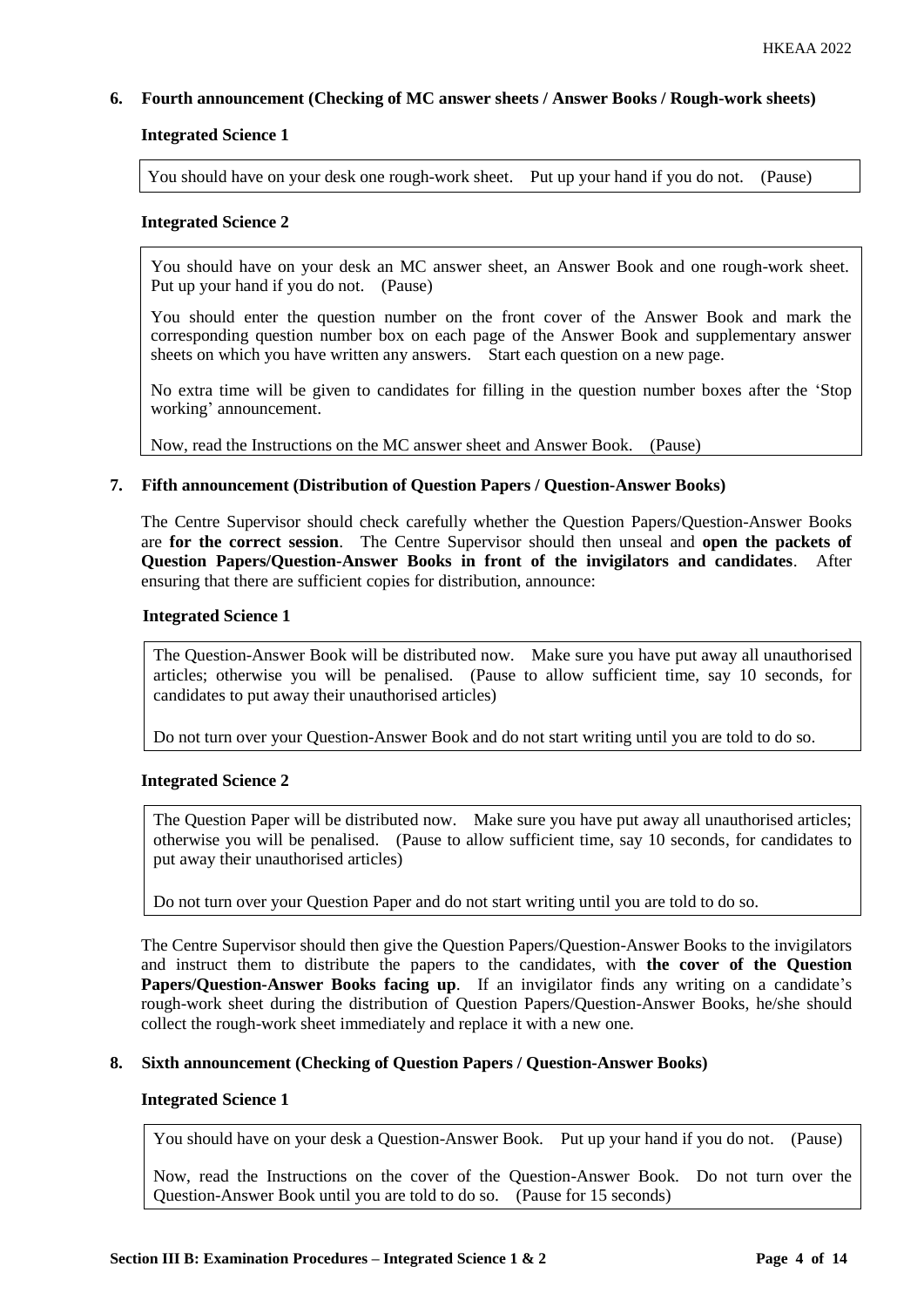# **Integrated Science 2**

You should have on your desk a Question Paper, an MC answer sheet and an Answer Book. Put up your hand if you do not. (Pause)

Answers for Section A must be marked on the MC answer sheet and answers for Section B should be put in the Answer Book. You are advised to use a pencil to mark the answers on the MC answer sheet and use a blue or black pen to write the answers on the Answer Book. Do not fold or puncture the MC answer sheet.

Now, read the Instructions on the cover of the Question Paper. Do not turn over the Question Paper until you are told to do so. (Pause for 15 seconds)

#### **9. Seventh announcement (Checking of Question Papers and start of the examination)**

9.1 Before the start of the examination, the Centre Supervisor should remind candidates to make sure that they do not have any electronic devices (including mobile phones) switched on or on the body. Then ask the candidates to open the Question Papers/Question-Answer Book to **check the number of pages/questions**. After the start of the examination, candidates should first write their candidate number in the boxes provided on the MC answer sheets and the front cover of their Answer Book/Question-Answer Book (candidates should also write their name and sign on the MC answer sheet), and affix barcode labels in the designated spaces on the MC answer sheet, the front cover and the inner pages of the Answer Book/Question-Answer Book according to the instructions on the cover. No extra time will be given to candidates for sticking the barcode labels after the 'Stop working' announcement.

# **Integrated Science 1**

Before the examination begins, make sure that you have switched off your mobile phone, including the alarm function, and that you do not have any electronic devices on the body. (Pause to allow sufficient time, say 30 seconds, for candidates to do the final check)

Check your Question-Answer Book to make sure that there are no missing questions. Words like '**End of Paper**' or '**End of Section**' should appear after the last question. (Pause)

**Close the Question-Answer Book after checking.**

**After the announcement of the start of the examination**, you should first write your Candidate Number in the boxes provided on the front cover of the Question-Answer Book. You should copy your Candidate Number from your Admission Form. You should stick barcode labels in the designated spaces on the cover and the inner pages of your Question-Answer Book according to the Instructions on the cover.

**No extra time will be given** to candidates for sticking barcode labels after the 'Stop working' announcement.

#### **Integrated Science 2**

Before the examination begins, make sure that you have switched off your mobile phone, including the alarm function, and that you do not have any electronic devices on the body. (Pause to allow sufficient time, say 30 seconds, for candidates to do the final check)

Check your Question Paper to make sure that there are no missing questions. Words like '**End of Paper**' or '**End of Section**' should appear after the last question. (Pause)

**Close the Question Paper after checking.**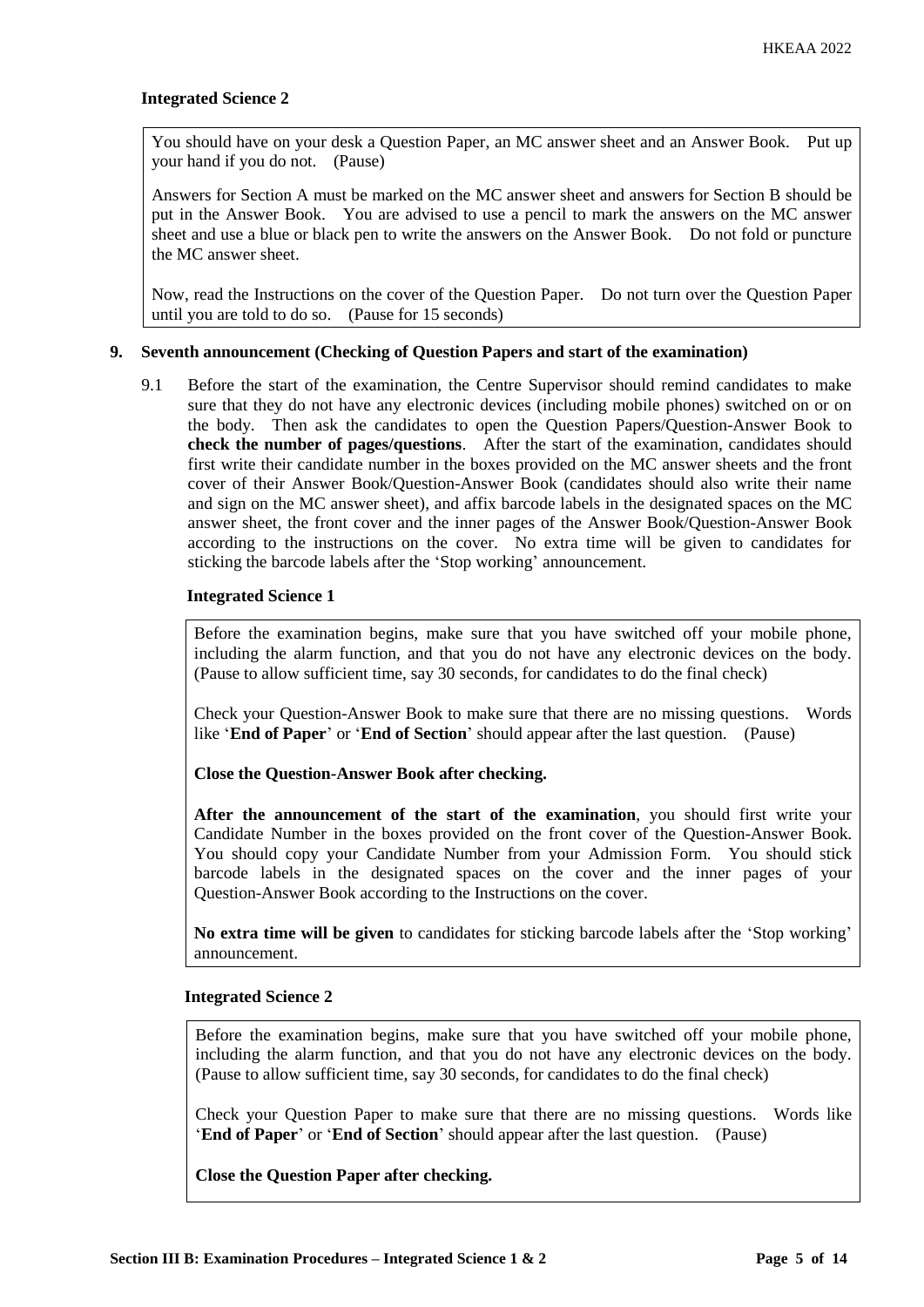**After the announcement of the start of the examination**, you should first write your Candidate Number in the boxes provided on the front cover of the Answer Book. You should copy your Candidate Number from your Admission Form. You should stick barcode labels in the designated spaces on the cover and the inner pages of your Answer Book according to the Instructions on the cover. You should also write your Candidate Number and name, stick a barcode label and sign on the MC answer sheet.

**No extra time will be given** to candidates for sticking barcode labels after the 'Stop working' announcement.

- 9.2 The Centre Supervisor should **check if there is any Special Notice** which contains last-minute messages to candidates. The Special Notice, if any, is in a **bright yellow envelope** (see *Specimen 9*). If there is a Special Notice for the session, make an announcement according to the instructions in the Special Notice and write down the contents of the Special Notice on the blackboard for the candidates' reference, particularly the latecomers.
- 9.3 If there are no questions from the candidates, the Centre Supervisor should give the signal to begin by announcing:

**Integrated Science 1 and 2** (leaving early is allowed during the period after the first 30 minutes and before the last 15 minutes)

If you wish to leave early, you should put up your hand to seek an invigilator's permission. Early leavers are not allowed to take away the question papers.

According to the hall clock (my watch), the time is  $\blacksquare$ . The finishing time is  $\blacksquare$ . You may now start.

- 9.4 After the 'You may now start' announcement, the Centre Supervisor should write the actual starting time and the correct finishing time on the blackboard for the information of candidates and invigilators.
- 9.5 The Centre Supervisor should avoid the practice of writing up the starting and finishing times in advance, and should do this **only** when the precise times are known. If the hall has a clock visible to the candidates and is functioning properly (see **Notes** below), the Centre Supervisor should time the examination according to this clock. The Centre Supervisor may also refer to the digital timer available on the computer desktop of PECSS. Apart from providing a countdown of the examination time, the timer also provides reminders of the last 15 minutes, last 5 minutes and end of the examination session. The Centre Supervisor must ensure that candidates are given the full amount of time as specified on the Question Paper/Question-Answer Book. **No extra time** should be given to the candidates for reading the Question Paper or for any other reason without specific instructions from the HKEAA.

# **Notes:**

- (1) The Centre Supervisor should check whether the hall clock is functioning properly before the start of the examination. If not, candidates should be reminded not to refer to the clock during the examination.
- (2) If there are two clocks in the hall (say one in the front of the hall and one at the back), the Centre Supervisor should use the one facing the candidates and inform the candidates of the clock he/she is using for timing the examination in order to avoid misunderstanding.
- 9.6 The Centre Supervisor should ensure that all examinations start punctually as scheduled in the timetable. If under special circumstances an examination has to be delayed (due to bad weather or insufficient Question Papers/Question-Answer Books being made available), the Centre Supervisor should ensure that the candidates are given the full amount of time as specified on the Question Paper/Question-Answer Book. **Under no circumstances should an examination start before the scheduled time.**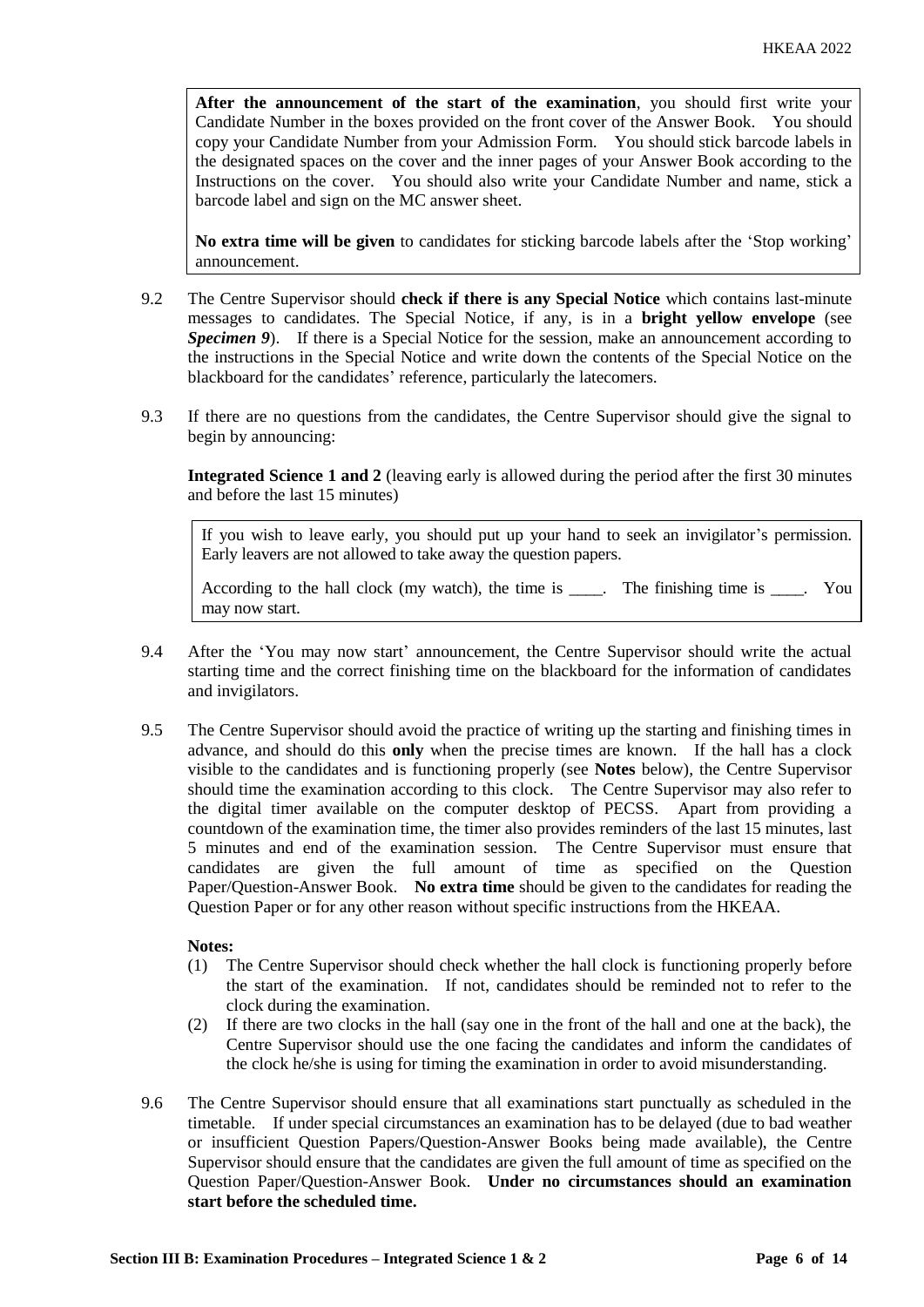9.7 Write the actual starting time and finishing time at the end of the session in the spaces provided on the Sessional Report (for elective subjects) (See *Specimen 20C*).

# **B. Procedures after the Start of the Examination**

# **10. Checking the Admission Forms and Identification Documents**

Please refer to *Section III A paragraph 3* for details.

## **11. Taking of Candidates' Attendance**

Please refer to *Section III A paragraph 4* for details.

#### **12. Collecting Question Papers and answer books from vacant seats**

12.1 **30 minutes** after the start of the examination, ask the invigilators to collect the Question Paper/Answer Book/Question-Answer Book/MC answer sheet/rough-work sheet/barcode sheet from each vacant seat and return them to the Centre Supervisor. The Centre Supervisor is advised to put the blank Answer Books/Question-Answer Books/MC answer sheets inside a designated box/plastic bag to avoid mixing them up with the candidates' scripts to be collected at the end of the examination.

The Centre Supervisor should ask the invigilators to select 'Recording Absentees' from the Main Menu of their barcode scanner, scan the barcode sheets of the absentees, and upload the absentees' records to the ASTS programme before the absentees' barcode sheets are put inside the barcode sheet envelope (see *Specimen 30B*).

- 12.2 The school can retain the surplus Question Papers (including Multiple-Choice Question Papers and Question-Answer Books).
- 12.3 In the case of a candidate **requesting to have another Answer Book/Question-Answer Book**, the request should not normally be accepted. Supplementary answer sheets should be supplied.

# **13. Early leavers**

- 13.1 Early leave is not allowed for the Listening papers and Multiple-Choice papers (i.e. Music Paper 1/Mathematics Compulsory Part Paper 2/Economics Paper 1).
- 13.2 For other subjects/papers, candidates may leave the examination room after the first 30 minutes of the session to 15 minutes before the end of the session. Candidates wishing to leave during the permitted time must raise their hand to summon an invigilator. Before a candidate is given permission to leave, the invigilator should ensure that (1) the candidate number has been put down and barcode labels have been affixed in the designated spaces of the answer script even if no attempt has been made to answer any questions; and (2) the question number box on each page of the answer script has been marked. **Early leavers are not allowed to take away the Question Papers.**
- 13.3 The Centre Supervisor should report in detail (time of the incident, circumstances, etc.) any candidate who has left the examination room without permission or who has taken away the Question Paper on Report Form SR4g (see *Specimen 23A*).
- 13.4 If a candidate claims to be sick and wishes to leave outside the permitted time, he/she should state his/her reasons on Report Form SR4g for follow up by the HKEAA. He/she has to write his/her name and address in the space provided on the form. Please complete the attendance taking for the candidate and follow the script collection procedures as described in *paragraph 13.2* before letting the candidate leave.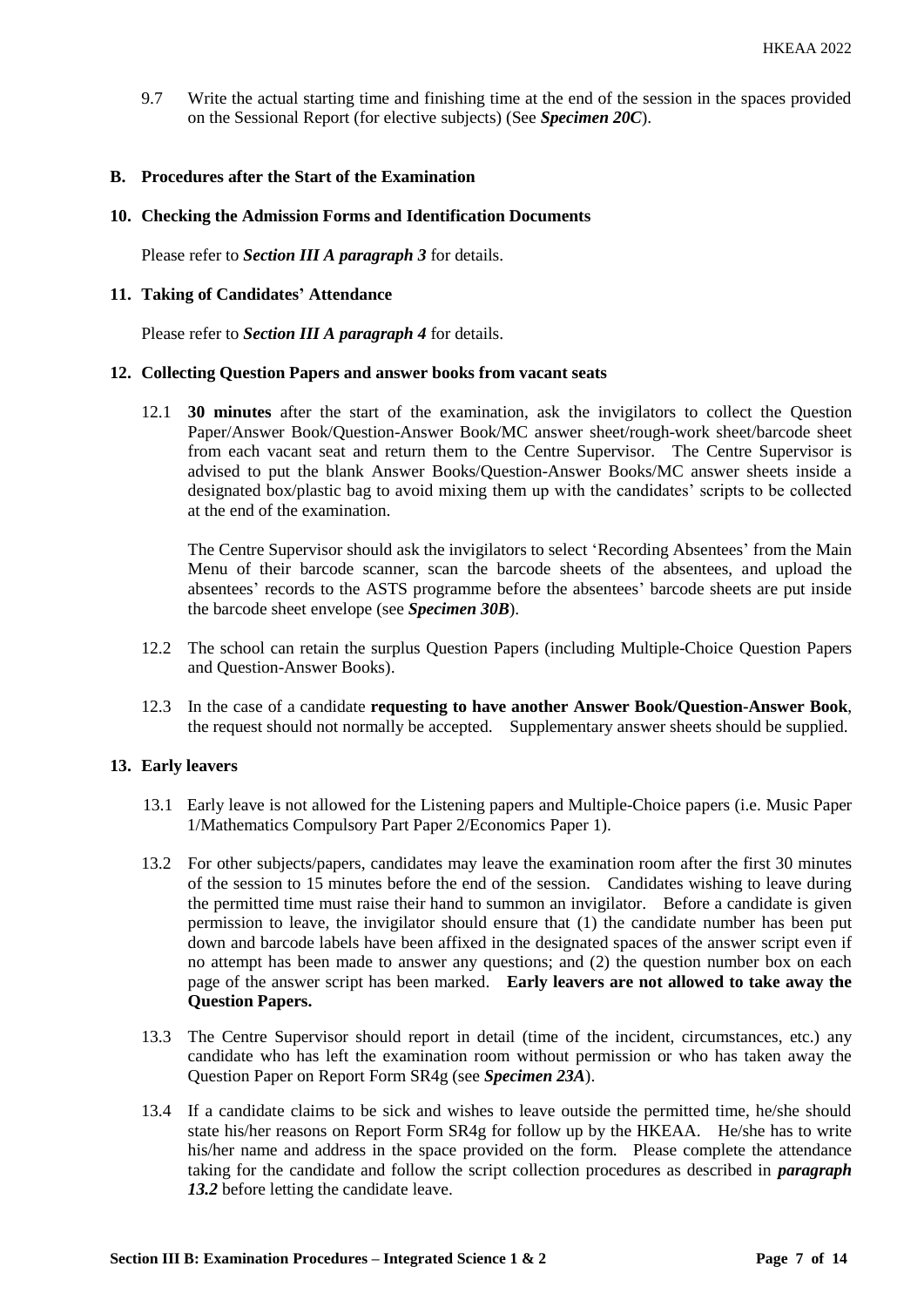13.5 The Question Papers and answer scripts of early leavers should be left on the candidates' desks. **The answer scripts should be collected at the end of the session together with those of other candidates** and placed in the appropriate script envelope while the Question Papers can be treated as ordinary surplus Question Papers which can be kept by the school.

## **14. Questions raised by candidates**

Please refer to *Section III A paragraph 5* for details.

## **15. Toilet arrangements**

Please refer to *Section III A paragraph 6* for details.

# **C. Report Forms**

# **16. If the Centre Supervisor wishes to make a report about the conduct of the examination, he/she can use the following report forms:**

- Form SR1 Candidates without Admission Form/Identification Document<br>• Form SR3 Candidates Attended the Wrong Examination Centre/Subi
- Candidates Attended the Wrong Examination Centre/Subject/Paper/Module/ Language Version not on Admission Form
- Form SR4g Examination Irregularities (cheating/insufficient papers/candidates' disobeying the 'Stop working' instructions, etc.)
- Form  $SR4b$  Examination Irregularities (Barcodes)
- Form SR4c Examination Irregularities (Calculators)<br>Form SR4p Examination Irregularities (Mobile
- Form SR4p Examination Irregularities (Mobile Phones/Electronic Devices/Sounding Devices)
- Form  $SR4t$  Candidates Going to the Toilet<br>• Form  $SR4i$  Examination Irregularities (Invi
- **Examination Irregularities (Invigilators)**
- Sessional Report (for elective subjects)

#### **D. End of Examination**

## **17. Eighth announcement (Reminding candidates of the time left)**

17.1 15 minutes before the end of the session, the Centre Supervisor should announce:

#### **Integrated Science 1**

You have 15 minutes left. You are not allowed to leave the examination room until you are told to do so.

Make sure you have written your Candidate Number and stuck barcode labels in the designated spaces of the Question-Answer Book.

No extra time will be given to candidates for sticking the barcode labels after the 'Stop working' announcement.

#### **Integrated Science 2**

You have 15 minutes left. You are not allowed to leave the examination room until you are told to do so.

Make sure you have written your Candidate Number and name, stuck a barcode label and signed on the MC answer sheet. Also, make sure you have marked the appropriate question number in the question number box on each page and on the cover of the Answer Book; otherwise the markers may not know which questions you have answered. Besides, make sure you have written your Candidate Number and stuck barcode labels in the designated spaces.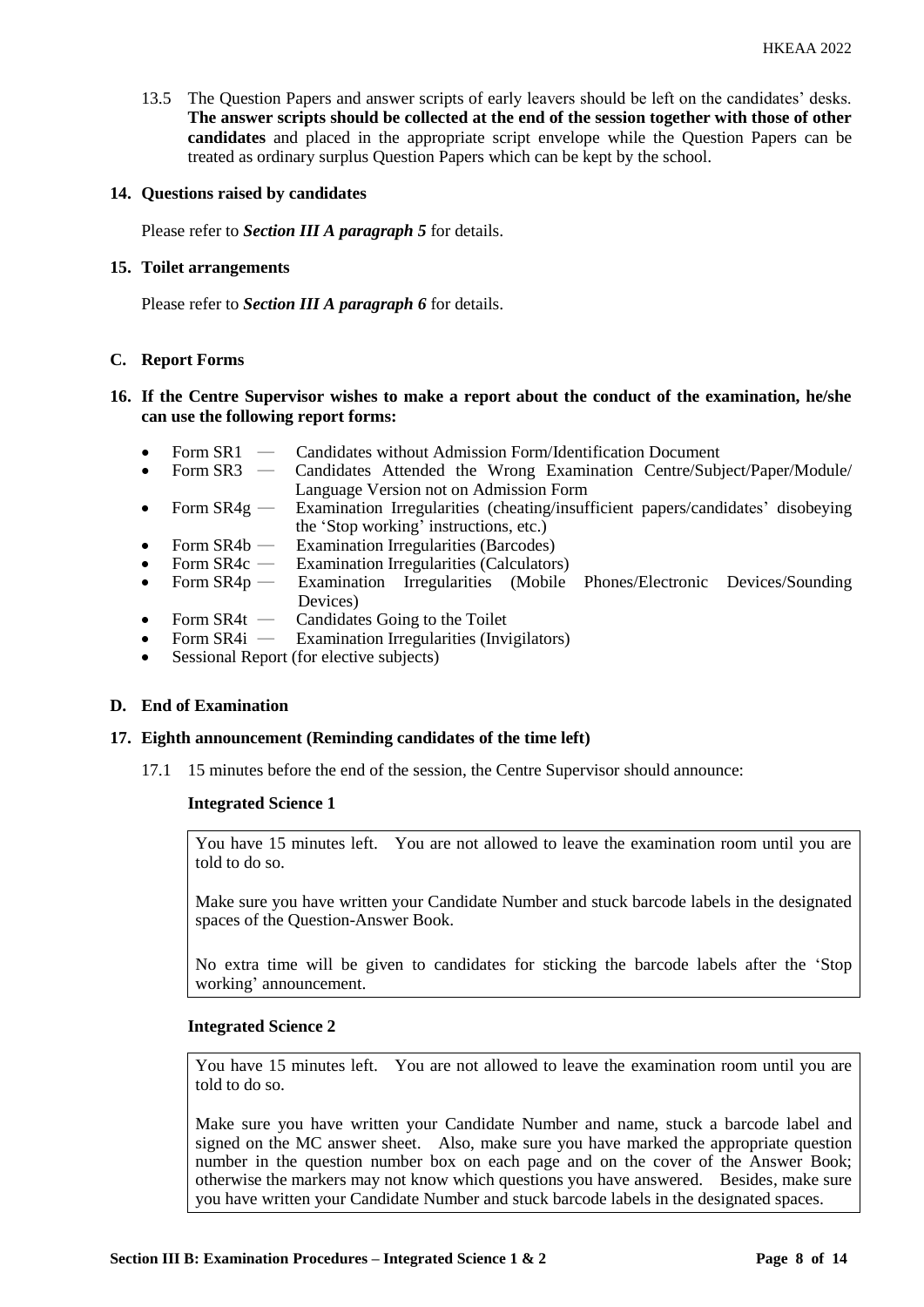No extra time will be given to candidates for sticking the barcode labels or filling in the question number boxes after the 'Stop working' announcement.

17.2 5 minutes before the end of the session, the Centre Supervisor should announce:

#### **Integrated Science 1**

You have 5 minutes left. Make sure you have written your Candidate Number and stuck barcode labels in the designated spaces on the Question-Answer Book and all supplementary answer sheets or graph paper.

## **Remember to enter the question number and mark the question number box on all appropriate pages.**

Cross out all unwanted materials. You will *NOT* be allowed to work on your Question-Answer Book and supplementary answer sheets or graph paper including affixing barcode labels, using an eraser, filling in question numbers or holding any stationery after the 'Stop working' announcement.

#### **Integrated Science 2**

You have 5 minutes left. Make sure you have written your Candidate Number and stuck barcode labels in the designated spaces on the MC answer sheet, Answer Book and all supplementary answer sheets.

**Remember to enter the question number and mark the question number box on all appropriate pages.** 

Cross out all unwanted materials. You will *NOT* be allowed to work on your MC answer sheet, Answer Book and supplementary answer sheets including affixing barcode labels, using an eraser, filling in question numbers or holding any stationery after the 'Stop working' announcement.

# **18. Ninth announcement ('Stop working' instruction)**

18.1 When time is up, announce:

#### **Integrated Science 1**

The time now is \_\_\_\_\_. Time is up. Stop working. Put down all your stationery. **(Pause for 10 seconds to ensure that all candidates are complying with the instructions^)**

Do not pack your personal belongings until you are told to do so. Close your Question-Answer Book. You must not work on your answers or affix barcode labels now, otherwise you will receive a mark penalty. (Pause)

If you have supplementary answer sheets, tie them in your Question-Answer Book with the piece of string provided. Put your Question-Answer Book next to the unused barcode labels. They will be collected separately.

Make sure that your Admission Form and identification document do not get included in your answer script.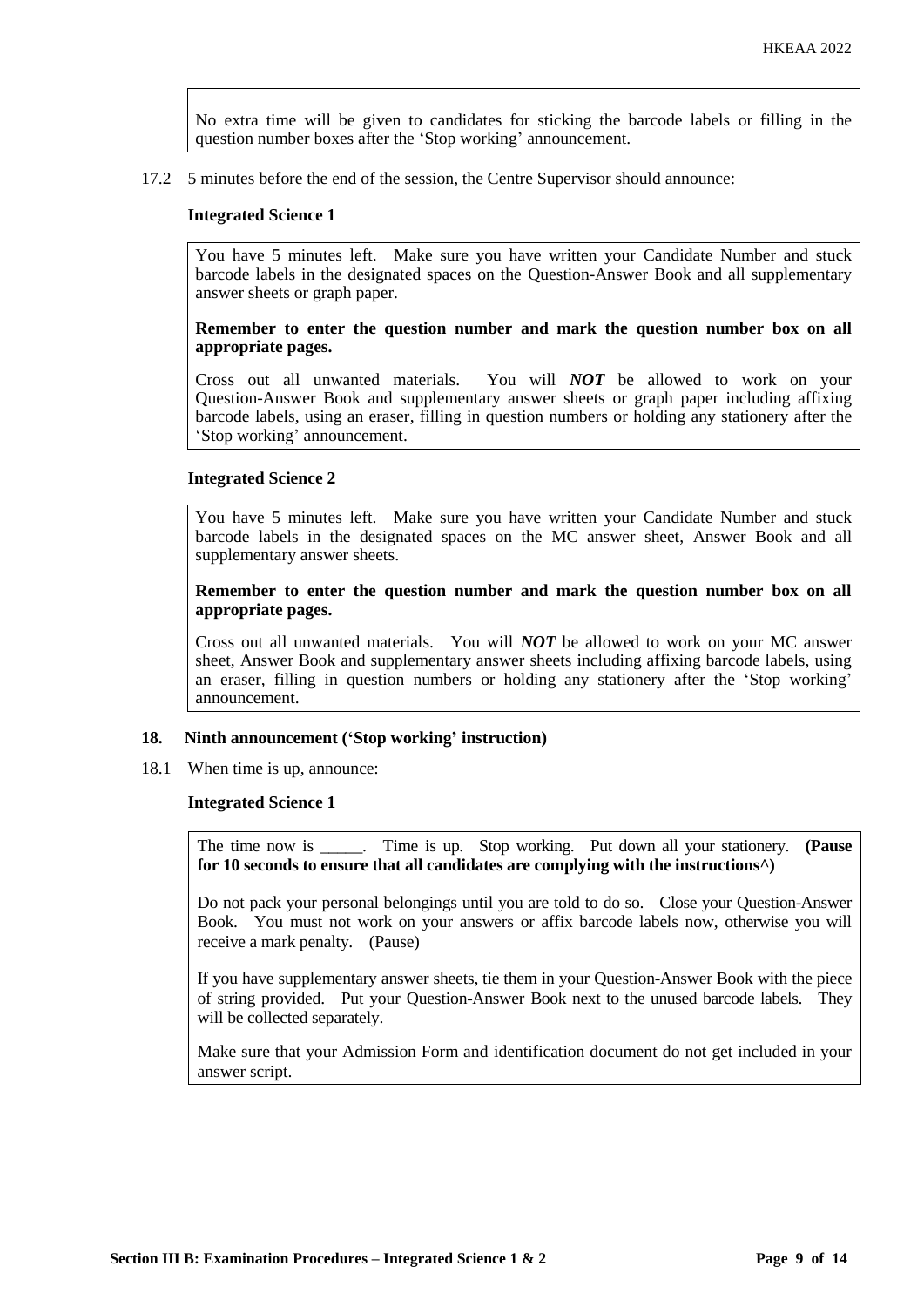# **Integrated Science 2**

The time now is \_\_\_\_\_. Time is up. Stop working. Put down all your stationery. **(Pause for 10 seconds to ensure that all candidates are complying with the instructions^)**

Do not pack your personal belongings until you are told to do so. Close your Question Paper and Answer Book. You must not work on your answers or affix barcode labels now, otherwise you will receive a mark penalty. (Pause)

The MC answer sheet and Answer Book will be collected separately. If you have supplementary answer sheets, tie them in your Answer Book with the piece of string provided. Put your MC answer sheet and Answer Book next to the unused barcode labels. They will also be collected separately.

Make sure that your Admission Form and identification document do not get included in your answer script.

- **^** During the 10-second pause after *'Put down all your stationery'* is announced, the Centre Supervisor should stay on the stage to ensure that the candidates follow the instructions and invigilators should check if any candidates are still working on their answer scripts (including writing, erasing/crossing out answers, holding any stationery, affixing barcode labels or filling in question numbers).
- 18.2 For handling cases of candidates disobeying the 'Stop working' instruction, please refer to *Section IV paragraph 19*.

#### **19. Tenth announcement (Collection of answer scripts)**

- **NOTE**: **With the exception of Combined Science (Biology) Section A, Combined Science (Chemistry) Section A and Combined Science (Physics) Section A**, the Question Papers of other subjects (including multiple-choice question papers) need **NOT** be collected.
- 19.1 The Centre Supervisor should announce:

#### **Integrated Science 1**

Your Question-Answer Book will be collected now. Stay in your seat quietly until you are told to leave.

While collecting the answer scripts, if you are found not having stuck a barcode label on the cover of the Question-Answer Book, to facilitate scanning, the invigilator will let you stick the label on the cover under supervision. You are required to complete a report form before leaving the examination room.

# **Integrated Science 2**

Your Answer Book and MC answer sheet will be collected now. Stay in your seat quietly until you are told to leave.

While collecting the answer scripts, if you are found not having stuck a barcode label on the cover of the Answer Book or the MC answer sheet, to facilitate scanning, the invigilator will let you stick the label on the cover or the MC answer sheet under supervision. You are required to complete a report form before leaving the examination room.

19.2 The Centre Supervisor should assign the invigilators to collect separately the answer scripts, the rough-work sheets and the barcode sheets (with/without remaining barcode labels), etc.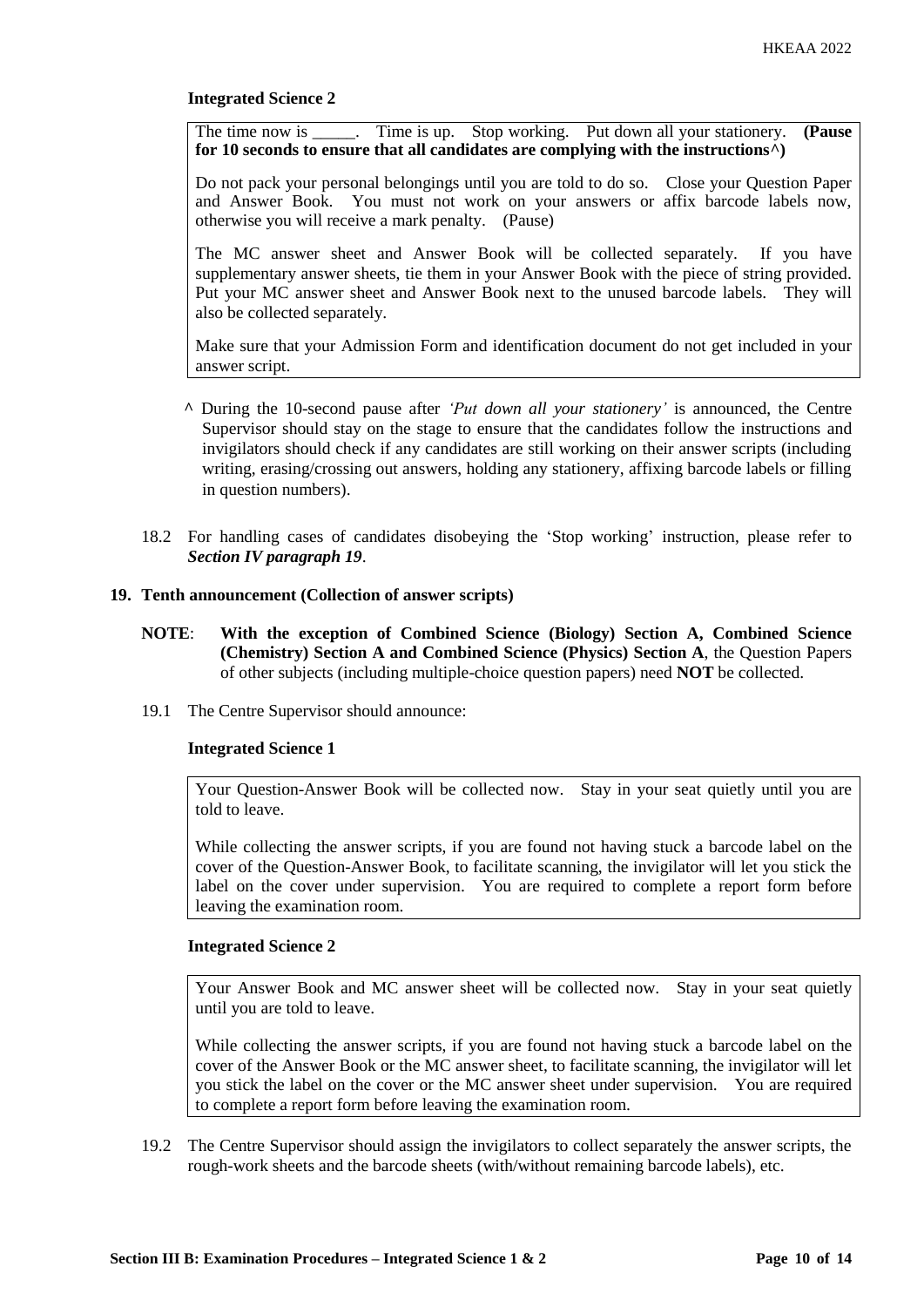- 19.3 While collecting the Answer Books/Question-Answer Books/MC answer sheets, if an invigilator discovers that **a candidate has not put down his/her candidate number on the cover of his/her Answer Book/Question-Answer Book/MC answer sheet, the candidate can be allowed to write his/her candidate number on the cover/MC answer sheet only under the supervision of the invigilator. However, the candidate should not be allowed to fill in the question number boxes.**
- 19.4 While collecting the Answer Books/Question-Answer Books/MC answer sheets, if an invigilator discovers that **a candidate has not stuck any barcode labels on the cover of an Answer Book/Question-Answer Book/MC answer sheet, to facilitate scanning, the candidate should be asked to stick the barcode label on that cover/MC answer sheet under the supervision of the invigilator. A report must be made on Report Form SR4b. The candidate should be asked to sign the report form.**

#### **20. Checking of answer scripts collected**

- 20.1 The answer scripts should be collected in candidate number order, with the smallest candidate number on top.
- 20.2 Ask the invigilators to scan the barcode labels on the scripts, including those using spare barcode labels. After scanning all answer scripts, invigilators should place the barcode scanners on the cradle for data transmission.
- 20.3 **The Centre Supervisor should check the 'Summary Report' and the 'Discrepancy Report' in the ASTS programme to ensure that the number of candidates present tallies with the number of collected scripts.** If there is a discrepancy between the attendance records and the scripts' records, the relevant information will be shown in the 'Discrepancy Report' in the ASTS programme. The Centre Supervisor should investigate the irregularities immediately. Please refer to the 'ASTS User Guide' where necessary.
- 20.4 If, at the time of scanning the barcode labels on the scripts, an invigilator discovers that a candidate has not stuck any barcode label on the cover of an Answer Book/Question-Answer book/MC answer sheet, the Answer Book/Question-Answer Book/MC answer sheet need not be scanned. The matter must be reported to the Centre Supervisor immediately and recorded on Report Form SR4b. The case will be shown in the 'Discrepancy Report' of the ASTS programme.

The Centre Supervisor should, under the page of 'Answer Script', select the relevant candidate and click 'Edit' manually to update the script record. The candidate's script record should be updated as follows:

- (i) from '0/1' to ' $\checkmark$ ' (for examinations using 1 answer book)
- (ii) from '1/2' to ' $\checkmark$ ' (for examinations using 2 answer books and 1 answer book has been scanned while the other cannot be scanned)
- (iii) from '0/2' to ' $\checkmark$ ' (for examinations using 2 answer books and both answer books cannot be scanned).

The completed Report Form SR4b and the Answer Book/Question-Answer Book/MC answer sheet should be placed in the **Envelope for Special Reports & Related Scripts/Answer Sheets**.

20.5 The Centre Supervisor should put down the total number of scripts collected in the appropriate spaces on the Sessional Report (for elective subjects).

# **21. Eleventh announcement (Dismissal of candidates)**

21.1 On completion of the collection and checking of all answer scripts, the Centre Supervisor should announce: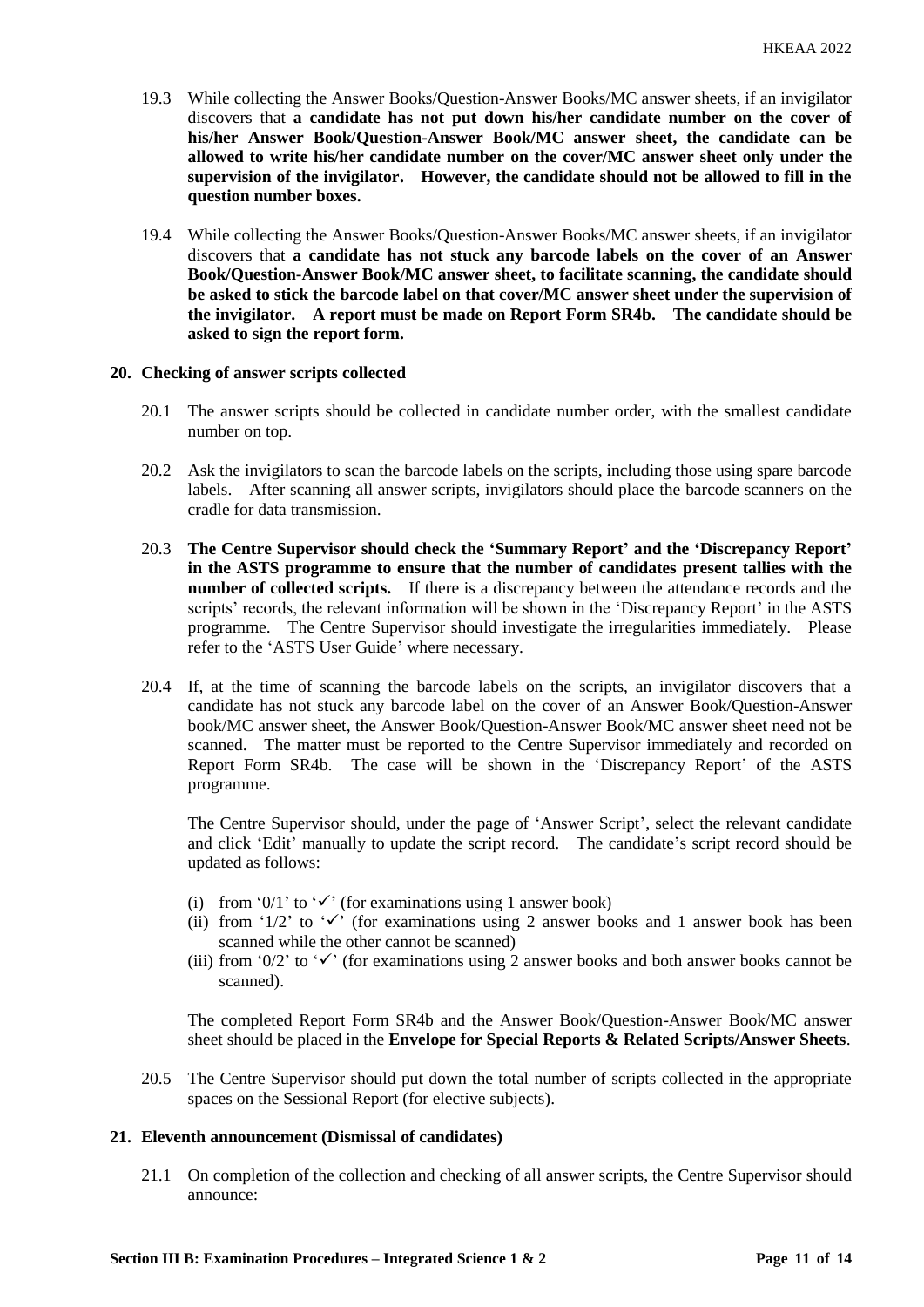# **Integrated Science 1**

The Paper 2 examination of this subject will be held at \_\_\_\_\_\_. Please come back 15 minutes before the start of the examination. You may now pack your personal belongings. Make sure you have your Admission Form, identification document and other personal belongings. (Pause) You may now leave.

## **Integrated Science 2**

You may now pack your personal belongings. Make sure you have your Admission Form, identification document and other personal belongings. (Pause) You can take away your question paper. You may now leave.

21.2 In the case of a candidate reporting any irregularity concerning the examination (e.g. requests a realignment of his/her MC answers or reports a mistake in the use of answer books), the Centre Supervisor should record the details of the irregularity (such as whether the case was reported before or after the dismissal of candidates) on Report Form SR4g so that follow-up action can be taken by the HKEAA (see *Section IV paragraph 20* on candidates using wrong answer books).

#### **22. Completing the Sessional Report (for elective subjects)**

The Sessional Report (for elective subjects) should be completed by the Centre Supervisor and two invigilators (including one invigilator not provided by the centre school). This report need not be returned daily. It should be returned to the Scripts Collection Centre after the very last HKDSE examination session in the centre.

## **23. Packing of scripts and examination materials**

- 23.1 The Centre Supervisor should refer to the Script Envelope Summary (see *Specimen 26B*) for the number of pre-printed script envelopes provided to the centre. The answer scripts should be placed in the appropriate script envelopes (see *Specimen 26A*) in candidate number order according to the candidate number ranges printed on the script envelope labels. The number of scripts inside should be written on each of the envelopes. Each envelope should be sealed with a piece of Security Adhesive Tape. The Centre Supervisor and one invigilator should then sign on the flap of the envelope across the tape (see *Specimen 27*). The envelopes must be tied with a piece of string for carrying purposes.
- 23.2 The MC answer sheets (absentees excluded) should be placed in the original answer sheet folder (see *Specimen 28*) which should then be placed in the clear plastic bags provided. The plastic bags should be sealed with Security Adhesive Tape. Do not bend or tie the folders. Except for the last folder, answer sheets of candidates (absentees excluded) from each 100 seats should be placed in one folder, e.g.

| <b>Seat Number Range Folder</b> |                |                                                                           |
|---------------------------------|----------------|---------------------------------------------------------------------------|
| $001 - 100$                     |                | $\begin{bmatrix} 1 \\ 7 \end{bmatrix}$ If there are absentees, the folder |
| 101-200                         |                | 2 $\rightarrow$ will have fewer than 100 MC                               |
| 201-247                         | $\overline{3}$ | answer sheets                                                             |

#### 23.3 **Items to be placed in the normal script envelopes/MC answer sheet folders:**

# **Scripts/answer sheets of**

- (1) candidates who are present (including latecomers, early leavers and additional candidates);
- (2) candidates who cannot produce their Admission Forms but can produce their identification documents and the candidate numbers claimed can be verified;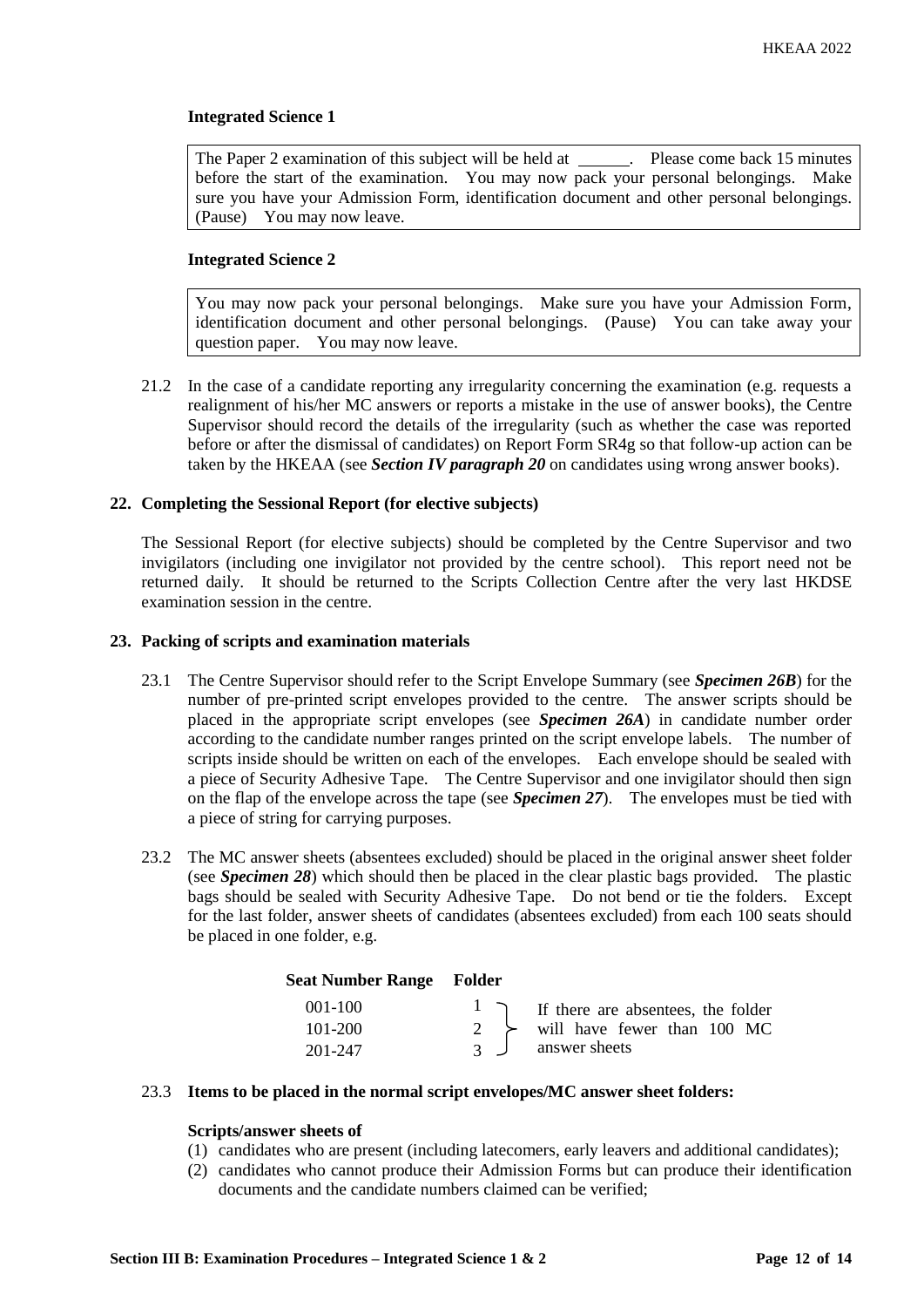- (3) candidates whose Admission Forms do not bear their photographs and who cannot produce their identification documents but their personalised barcode sheets can be found at the centre;
- (4) candidates who have disobeyed the 'Stop working' instruction;
- (5) candidates whose calculators do not have the 'H.K.E.A.A. APPROVED' or 'H.K.E.A. APPROVED' label but the calculators are on the Permitted List.

# 23.4 **Scripts/Reports to be placed in the Envelope for Special Reports and Related Scripts (where appropriate):**

- (1) scripts of candidates who are suspected of cheating and the cribs (if any);
- (2) scripts of candidates who have attended a wrong centre;
- (3) scripts of candidates who cannot produce their Admission Forms and/or valid identification documents and their personalised barcode sheets cannot be found at the centre;
- (4) scripts of candidates who have taken a subject/paper/module/language version not listed on the Admission Form;

Candidates who use spare barcode sheets

- (5) scripts of any other candidates who use spare barcode sheets/who are not given any barcode sheets;
- (6) scripts of candidates who cannot produce their Admission Forms and valid identification documents but their personalised barcode sheets can be found at the centre;
- (7) answer books/question-answer books with candidate number written but no barcode label stuck on the cover, or MC answer sheet with candidate number written but no barcode label stuck on;
- (8) Report Forms SR1, SR3, SR4g, SR4b, SR4c, SR4p, SR4t\* or SR4i (if any);
- (9) candidates' calculators which do not have the 'H.K.E.A.A. APPROVED' or 'H.K.E.A. APPROVED' label and which are **NOT** on the Permitted List.
- \* Report Forms SR4t need not be returned daily. They should be returned to the HKEAA on the last examination day of the centre.

#### 23.5 **Items to be placed in a clear plastic bag:**

- (1) Calculators Form;
- (2) Declaration Forms on Health for candidates and examination personnel.
- 23.6 Rough-work sheets and barcode sheets (unused barcode sheets and those collected from candidates) should be placed separately in the rough-work sheet envelopes (see *Specimen 30A*) and barcode sheet envelopes (see *Specimen 30B*).

# **24. Return of answer scripts to the collection centre**

- 24.1 Answer scripts and related documents should be returned daily to the Scripts Collection Centre preferably **within one hour** after the last session of the examination day.
	- (1) Answer books/Question-Answer books (in script envelopes);
	- (2) MC answer sheets (in the answer sheet folders and plastic bags provided);
	- (3) Rough-work sheets (in rough-work sheet envelopes) (if any);
	- (4) Barcode sheets (in barcode sheet envelopes);
	- (5) Calculators Form;
	- (6) Declaration Forms on Health for candidates and examination personnel (in plastic bags provided);
	- (7) Envelopes for Special Reports and Related Scripts/Answer Sheets with Report Forms SR1, SR3, SR4g, SR4b, SR4c, SR4p or SR4t\*, SR4i (if any).